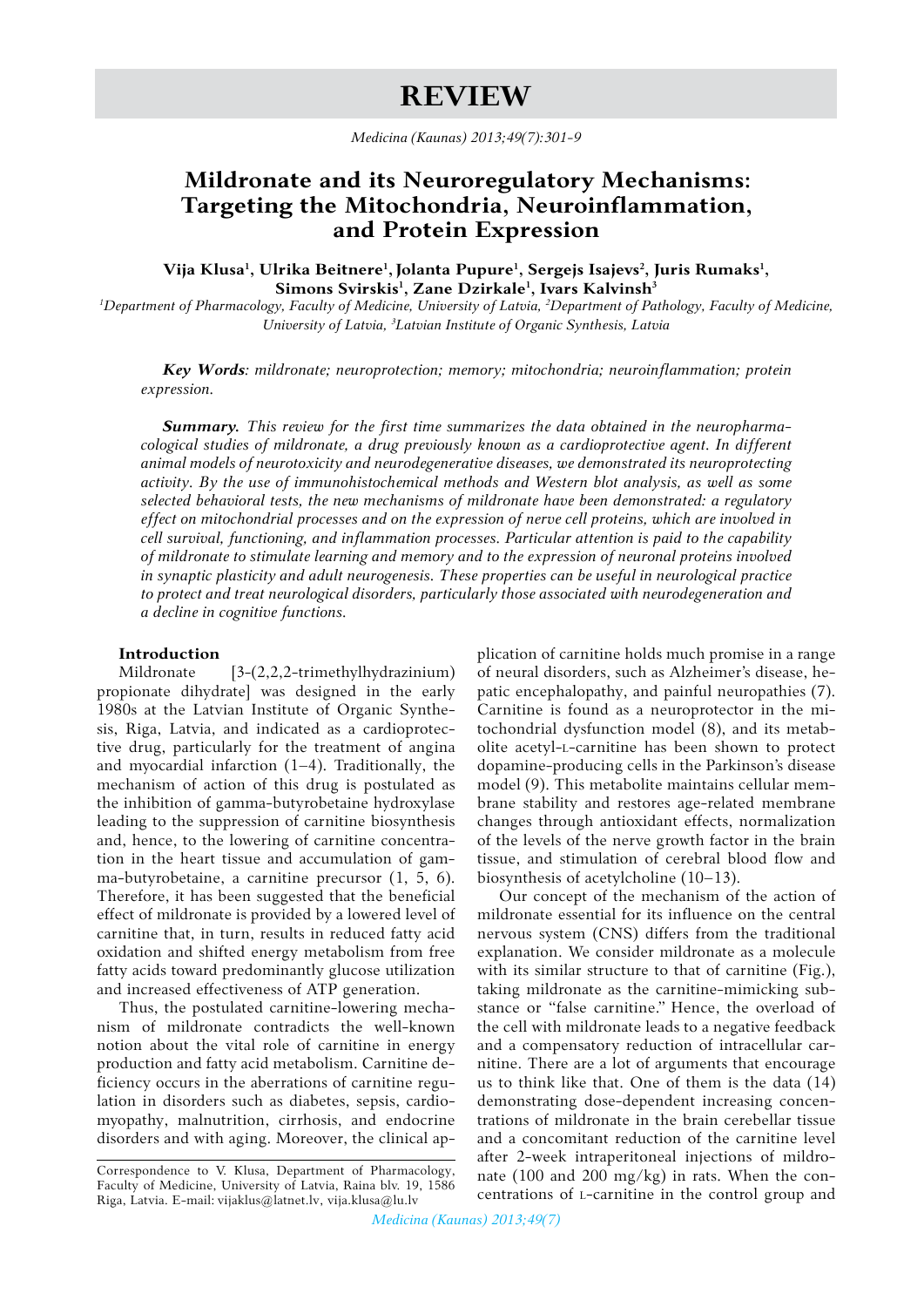

*Fig.* Structures of carnitine and mildronate

the sham-operated rat cerebellum were 166±8 and  $161\pm5$  nmol/g, respectively, mildronate administration reduced the l-carnitine concentration by 2- and 3-fold, respectively (to  $56\pm3$  nmol/g at 200 mg/kg); at the same time, mildronate occurred in the brain at the concentrations of  $104\pm12$  nmol/g (100 mg/kg) and  $154\pm9$  nmol/g (200 mg/kg). Similarly, cotreatment with l-carnitine and mildronate that leads to a diminished cardioprotective effect (15) may be explained by cell "saturation" with both substances that switches on the inhibitory self-protecting mechanisms to avoid this overload. This explanation is in good line with the data demonstrating that mildronate in like manner to carnitine is transported to intracellular targets of different tissues by a carnitine transporter, organic cation transporter type 2 (OCTN2), and the efficiency of transport of mildronate is even higher than that of carnitine (16). In addition, a kinetic analysis (17) revealed that mildronate interacted with the substrate-binding site for carnitine and competitively and strongly inhibited the mitochondrial carnitine/carnitine antiport. Thus, in vivo, the antiport reaction between cytosolic (administered) mildronate and matrix carnitine may cause intramitochondrial carnitine depletion (17). Mildronate was also found to inhibit carnitine acetyltransferase in a competitive manner through binding to the carnitine-binding site (18).

Putting together these data, we suggest that mildronate may fulfill the assignment of "replacement therapy" during the deficiency of carnitine. One cannot also ignore the similarity of the mildronate structure to another natural substance – betaine (glycine betaine) – which is known as a molecular chaperone capable of stabilizing the protein conformations (19–21). In this context, mildronate is considered as a synthetic aza-analogue of betaine. Nowadays, small molecules that have optimal pharmacophores (e.g., positively charged moieties) are suggested as capable of targeting the protein-protein interactions, affecting protein conformations (acting as chemical chaperons), and at least in part, acting as multiprotein coactivators of gene transcription (22, 23). Hence, small molecules might play a role of multivalent regulators of intracellular processes and have beneficial protective effects to halt neurodegenerative processes.

Our studies carried out in the Department of Pharmacology, Faculty of Medicine, University of

Latvia, Riga, Latvia, during the last 5–7 years, were mostly focused on revealing the protein-stabilizing properties of mildronate in different neurotoxicity/ neurodegeneration models in rodents. The present review summarizes our previously obtained data (24–31), which demonstrated the influence of mildronate on mitochondrial processes and the expression of nerve cell proteins involved in the essential pathways for cell survival and functioning. Besides, the effectiveness of mildronate at much lower doses of 20 and 50 mg/kg in comparison with the traditionally recommended doses typical for cardioprotection (100 and 200 mg/kg) has been demonstrated.

### **Neuroprotective Effects in Neurotoxicity/ Neuroregeneration Models**

#### *Azidothymidine Neurotoxicity Model in Mice*

In our studies (28), we used azidothymidine (AZT), a well-known anti-HIV drug of the nucleoside reverse transcriptase class, possessing a toxic influence on mitochondria. It depleted mitochondrial DNA and caused the dysfunction of the mitochondrial respiratory chain leading to anaerobic ATP synthesis and accumulation of lactic acid, ultrastructural changes of mitochondria, and oxidative stress by the activation of reactive oxygen species (32, 33). Particularly, the toxic influence of AZT is manifested on mitochondrial complex I (34). In turn, mitochondria play an essential role in the cell by providing energy and controlling cell survival; therefore, compromised mitochondria are considered as a key component implicated in the etiopathogenesis and development of neurodegenerative diseases, such as Parkinson's disease (35). The protection or repair mechanisms, particularly at the level of complex I, may be a promising strategy to limit mitochondrial damage and ensure cellular integrity (36).

In our experiments (28), AZT injected intraperitoneally in mice (50 mg/kg for 2 weeks) induced changes in the expression of cerebral tissue biomarker proteins (assessed immunohistochemically and by Western blot analysis), which are involved in mitochondrial functioning and apoptotic events.

*Cytochrome c Oxidase, Caspase-3, Cellular Apoptosis Susceptibility Protein, Glial Fibrillary Acidic Protein, Inducible Nitric Oxide Synthase.* Firstly, cytochrome c oxidase, known as a marker of the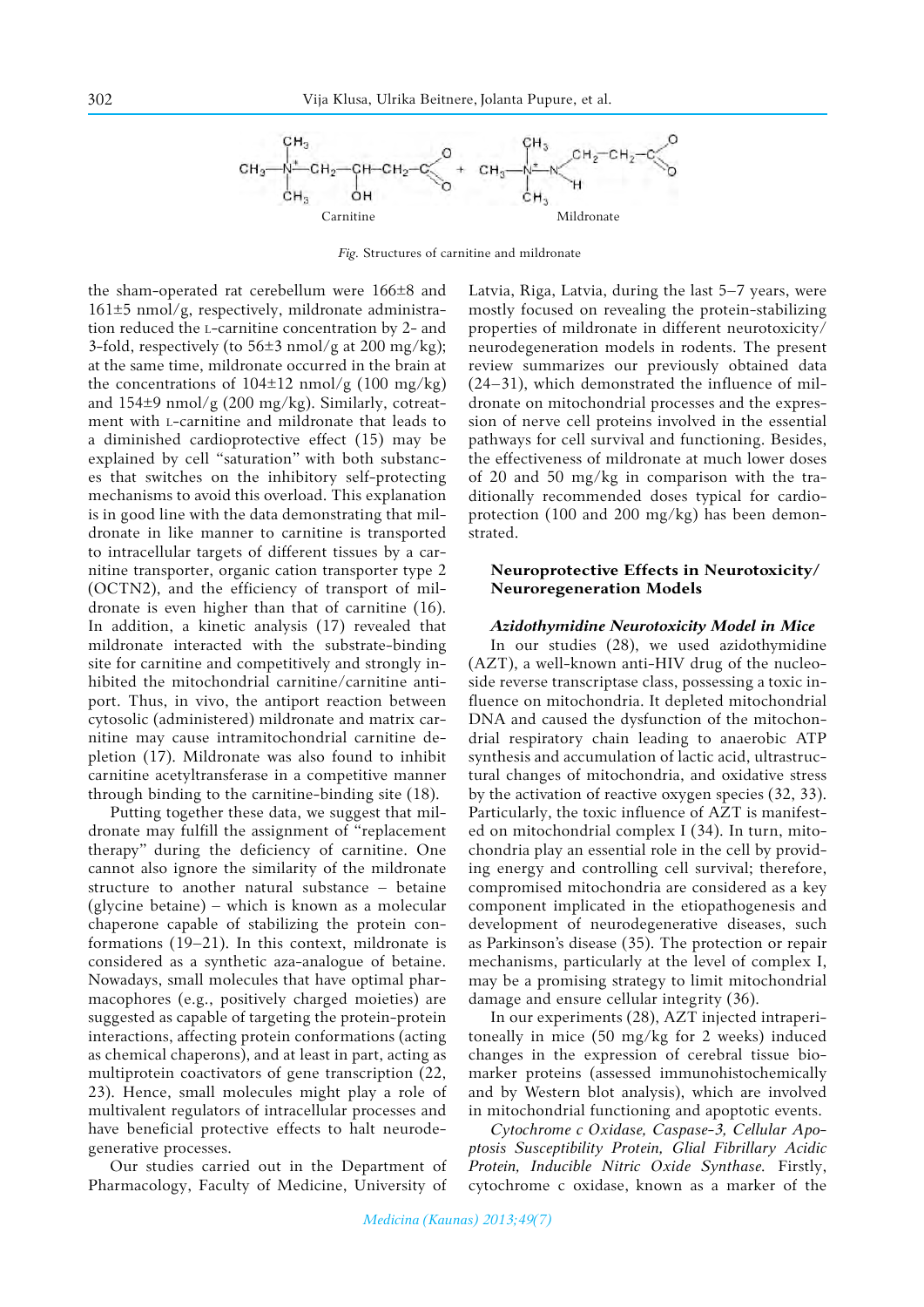mitochondrial respiratory chain function (37), was slightly but statistically significantly increased in comparison with the control values, while caspase-3, a biomarker protein of apoptosis (38, 39), was overexpressed by more than 2-fold (5.00±1.00 vs. 2.00±1.00, cells/mm2 , *P*=0.004) and cellular apoptosis susceptibility protein (CAS) (37) by about 10 fold (51.0±8.0 vs. 5.0±1.4, cells/mm2 , *P*=0.0007). Moreover, AZT caused a greater expression of neuroinflammation biomarkers, such as glial fibrillary acidic protein (GFAP) and inducible nitric oxide synthase (iNOS), which were related to key proteins usually overexpressed during the manifestation of inflammation (40, 41). Mildronate administration at the doses of 50 and 100 mg/kg intraperitoneally for 2 weeks acted against AZT-induced alterations in the brain tissue: it normalized cytochrome c oxidase and GFAP overexpression and protected against an increase in caspase-3, CAS, and partially iNOS expression in the brain tissue. Mildronate also reduced lymphocyte infiltration in the brain tissue caused by AZT. Thus, these data demonstrated a capability of mildronate to normalize the expression of enzymes, which were involved in mitochondrial functioning and inflammation and which were altered by a mitochondria-compromising agent. Therefore, the antineuroinflammatory activity of mildronate can be put forward to explain its action.

These data are in good agreement with our previous data obtained in the experiments with mitochondria isolated from the rat liver (24), which demonstrated that mildronate (10  $\mu$ mol mg<sup>-1</sup> protein) significantly protected mitochondria compromised by AZT. Mildronate reduced the generation of hydrogen peroxide, which was dramatically increased by AZT, and protected the AZT-caused inhibition of uncoupled respiration, ADP/oxygen ratio, and transmembrane potential. These data confirm the action of mildronate, which to a great extent can be targeted at mitochondria, particularly complex I.

## *Rat Model of Parkinson's Disease*

Parkinson's disease is clearly defined as a neurodegenerative disorder that involves multifactorial mechanisms. Besides mitochondrial dysfunction, neuronal apoptosis, neuroinflammation, and microglial activation, numerous mutations in genes encoding a series of proteins, particularly *α*-synuclein (SNCA), Parkin, DJ-1, PTEN-induced putative kinase 1 (PINK1), leucine-rich repeat kinase 2 (LRRK2), and 5-hydroxytryptamine receptor 2A (HTR2A), etc., lead to a progressive loss of dopamine-producing cells of the nigrostriatal system (42, 43). Unfortunately, the conventional therapy for Parkinson's disease is focused on the consequences caused by neuronal death, when the typical symptoms of Parkinson's disease are manifested. This

means that the treatment is directed to stimulate the already degenerating dopamine cells and is eloquently named as "beating a dead horse" (44). Therefore, a revision of the effectiveness and usefulness of traditional drugs has been started. For instance, dopamine neurotoxicity in the early stages of Parkinson's disease has demonstrated the unsuitability of levodopa for the treatment of Parkinson's disease in this stage (45), which indicates a new nondopaminergic pathogenesis of Parkinson's disease and dopamine-replacement possibilities (44). Recently, novel pharmacotherapeutic strategies in Parkinson's disease have been developed with a focus on cellular targets for the prevention of cell death at the earlier stages of neurodegeneration cascades, related to mitochondria, inflammation, and protein pathologies  $(46)$ .

## *Influence on the Expression of Proteins Involved in Cell Integrity and Regeneration*

Our studies (25, 26) were carried out in the rat Parkinson's disease model, induced by a unilateral (right) intrastriatal injection of 20 *µ*g/3 *µ*L 6-hydroxydopamine (6-OHDA), a neurotoxin that induces the destruction of dopamine-producing cells. Mildronate (50 or 100 mg/kg) was intraperitoneally administered for 2 weeks before the injection of 6-OHDA. Artificial cerebrospinal fluid (aCSF) injected intrastriatally and intraperitoneal saline served as the controls. Mildronate, mostly at a dose of 50 mg/kg, significantly reduced apomorphineinduced rotations on day 21 after surgery (78.8±13.5 vs. 6-OHDA control, 147.0±20.9, *P*=0.003), indicating its capability to attenuate behavioral disturbances in a Parkinson's disease model by restoring the balance in the dopaminergic nigrostriatal pathways. At the end of the testing of behavioral responses, rats were sacrificed, and the expression of different proteins in the 6-OHDA-lesioned striatum and in the substantia nigra was assessed.

*Tyrosine Hydroxylase.* First of all, we examined (25) the expression of tyrosine hydroxylase (TH), a key enzyme associated with dopamine synthesis. We found that 6-OHDA-induced lesions caused a dramatic (5-fold) decrease in TH-positive nerve endings in the lesioned striatum ( $5\pm2$  vs.  $21\pm10$ nerve endings/per mm<sup>2</sup>, P=0.03) and approximately a 2.5-fold decrease in the substantia nigra (44±14 vs.  $95\pm30$  neurons/mm<sup>2</sup>,  $P=0.01$ ) in comparison with the aCSF control levels. Mildronate (50 and 100 mg/kg) provided a complete protection against the 6-OHDA-induced degeneration of TH-positive nerve endings in the lesioned striatum in comparison with the 6-OHDA control (25±4 vs. 5±2, nerve endings/mm2 , *P*=0.001; 31±3 vs. 5±2 nerve endings/mm2 , *P*=0.0002, respectively), as well as protected against the loss of TH-positive dopaminergic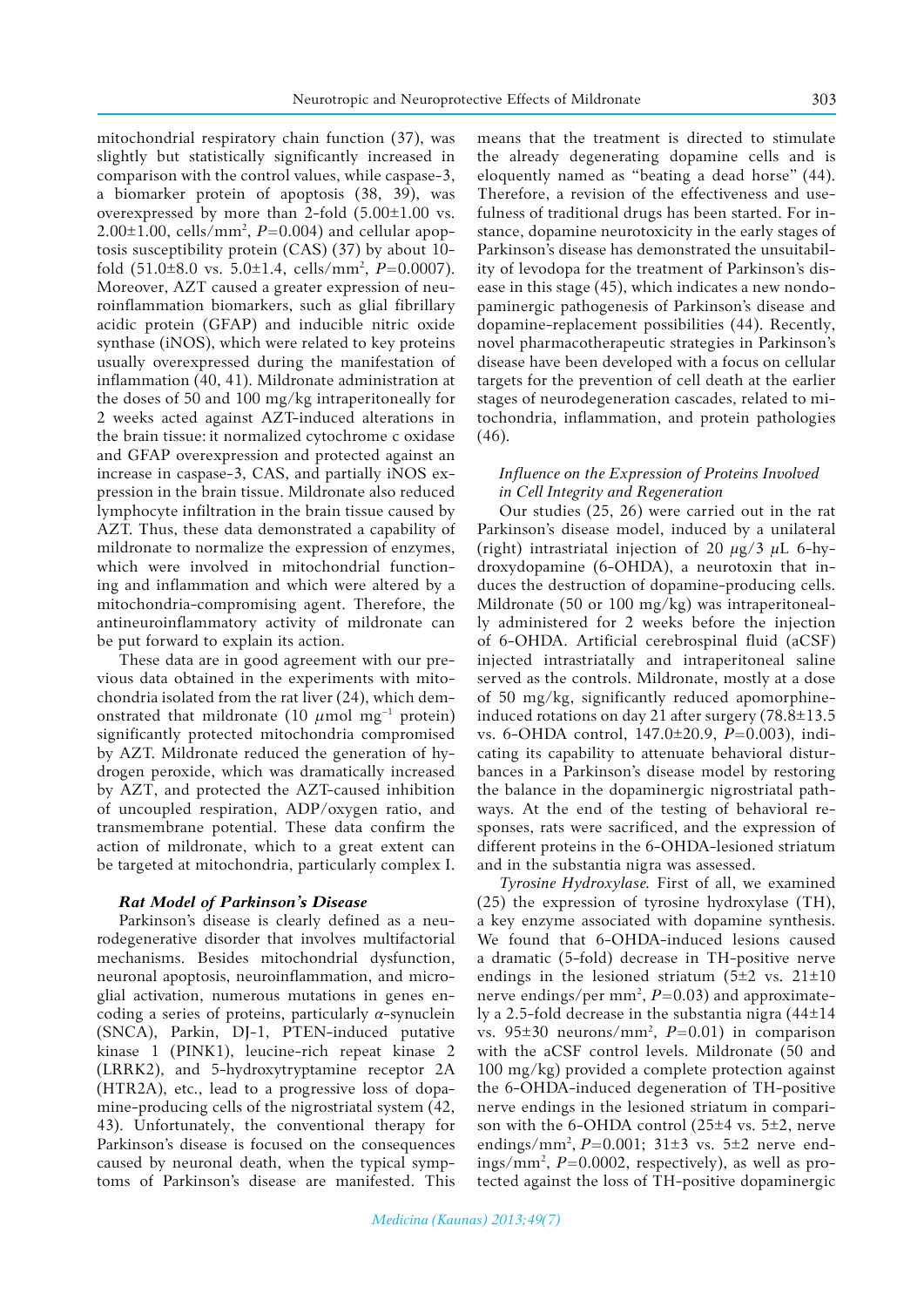neurons in the substantia nigra (100 mg/kg,  $78\pm16$ ) vs. 44±14 neurons/mm2 , *P*=0.04). Therefore, our data demonstrated the neuroprotective properties of mildronate against a 6‑OHDA‑induced loss of TH expression. These findings raise the following question: what are the crucial mechanisms responsible for this protective action of mildronate? Therefore, we paid attention to different proteins that are essentially involved in cell survival and integrity.

*Heat Shock 70 kDa Protein.* One of very important protein groups is molecular chaperones, which comprise several highly conserved families of proteins, which recognize and selectively bind nonnative proteins to form stable complexes, hence, preventing misfolding and aggregation of folding intermediates (47–49). The heat shock protein (HSP) family is the most commonly studied group, which also exhibits a variety of cytoprotective functions and inhibition of apoptosis (50). It has been demonstrated that the decreasing levels of HSP and SNCA aggregation in Lewy bodies coincide with the progression of Parkinson's disease (51). Logically, HSP70 overexpression has been found to reduce SNCA accumulation and toxicity in both mouse and drosophila models of Parkinson's disease (52, 53). Nowadays, a design of chemical or pharmacological chaperones (pharmacoperons) that can unfold misfolded proteins to endogenous molecules in a similar manner is an attractive approach for the future therapies of Parkinson's disease (49, 54).

In our study (26), the injection of 6-OHDA considerably decreased HSP-70 immunostaining in both the striatum and the substantia nigra. These findings are in agreement with literature data, which showed that a loss of HSP70 activity is associated with neurodegeneration (52). Mildronate per se did not influence HSP70 expression, whereas its pretreatment at the doses of 20 mg/kg and, particularly, 50 mg/kg, increased the number of HSP70-positive cells in both examined structures. For instance, in the 6-OH-DA-lesioned striatum, the expression of HSP70 in the presence of mildronate at a dose of 50 mg/kg reached about 10-fold higher values than those in the 6-OHDA control  $(23\pm2 \text{ vs. } 2\pm1 \text{ cells/mm}^2)$ , i.e., about 5-fold higher in comparison with the aCSF control  $(23\pm2 \text{ vs. } 7\pm2 \text{ cells/mm}^2)$ . These data showed that mildronate in neurodegenerative conditions may regulate (normalize) the expression of endogenous molecular chaperone HSP70, thus, acting as a chemical chaperone molecule.

*Ubiquitin.* Another protein we considered worthwhile to assess was ubiquitin since the ubiquitin/ proteasome system (UPS) is the major proteolytic quality control system in cells, and ubiquitin-enriched Lewy bodies in dopaminergic neurons are a hallmark of Parkinson's disease (55). A high level of ubiquitin in Lewy bodies indicates that protein degradation by proteasomes is impaired (56). Normally, proteins that are conjugated to ubiquitin are targeted at the UPS where they undergo proteolytic degradation; thus, ubiquitination pathways may play a central role in the pathogenesis of Parkinson's disease (57) and may serve as a drug target. Our experiments (25) showed that mildronate at the doses of 50 and 100 mg/kg completely prevented (to the control level) an OHDA-induced increase in the level of unconjugated ubiquitin and the formation of intracellular ubiquitin inclusions in the striatum vs. the 6-OHDA control  $(11\pm3 \text{ vs.})$ 35±4 cells/mm2 , *P*=0.001, and 6±2 vs. 35±4 cells/ mm<sup>2</sup>, P=0.0002, respectively) and substantia nigra (8±2 vs. 21±2 cells/mm2 , *P*=0.003, and 10±3 vs.  $21 \pm 2$  cells/mm<sup>2</sup>,  $P = 0.01$ , respectively), leading us to the suggestion that mildronate is capable of regulating the ubiquitin proteasome pathway.

*Notch-3.* Another aspect related to cell survival processes is adult neurogenesis, which has a potential tool for the restoration of lost dopamine neurons and might open new vistas for the development of novel drugs in Parkinson's disease (58). In Parkinson's disesase brain structures, a decrease in progenitor cell proliferation has been demonstrated (59); however, there are also contrary data obtained in a 6-OHDA-lesioned Parkinson's disease model in rats, i.e., an increase in progenitor cell proliferation in nigrostriatal structures (60).

To assess the influence of mildronate on neurogenesis processes, we used Notch-3, a progenitor cell biomarker. The Notch family of receptors and ligands is known to play an important role in the determination of cell survival, vasculogenesis, and organogenesis, and the activation of Notch receptors has multiple roles during the CNS development, particularly during gliogenesis (61). To date, we have not found any data showing Notch-3 expression in Parkinson's disease or Parkinson's disease animal models. Our data (25) showed that the administration of 6-OHDA decreased the number of Notch-3-positive cells in both examined structures in comparison with the control group data. Mildronate per se at a dose of 50 mg/kg tended to increase the number of Notch-3-positive cells, while in the 6-OHDA-lesioned striatum and also in the substantia nigra, this dose caused a significant increase in the number of Notch-3-positive cells  $(9±3$  vs.  $3±1$  cells/mm<sup>2</sup>,  $P=0.045$ ;  $11±2$  vs.  $5±2$  cells/mm<sup>2</sup>, *P*=0.03, respectively), and these values were comparable with the control ones. Although the effect of mildronate on Notch-3 expression is difficult to explain, we suggest that mildronate stimulates the adult striatal progenitor cell population.

*Cell-Derived Neurotrophic Factor.* Very essential molecules involved in cell survival are nerve growth factors. For instance, glial cell-derived neurotrophic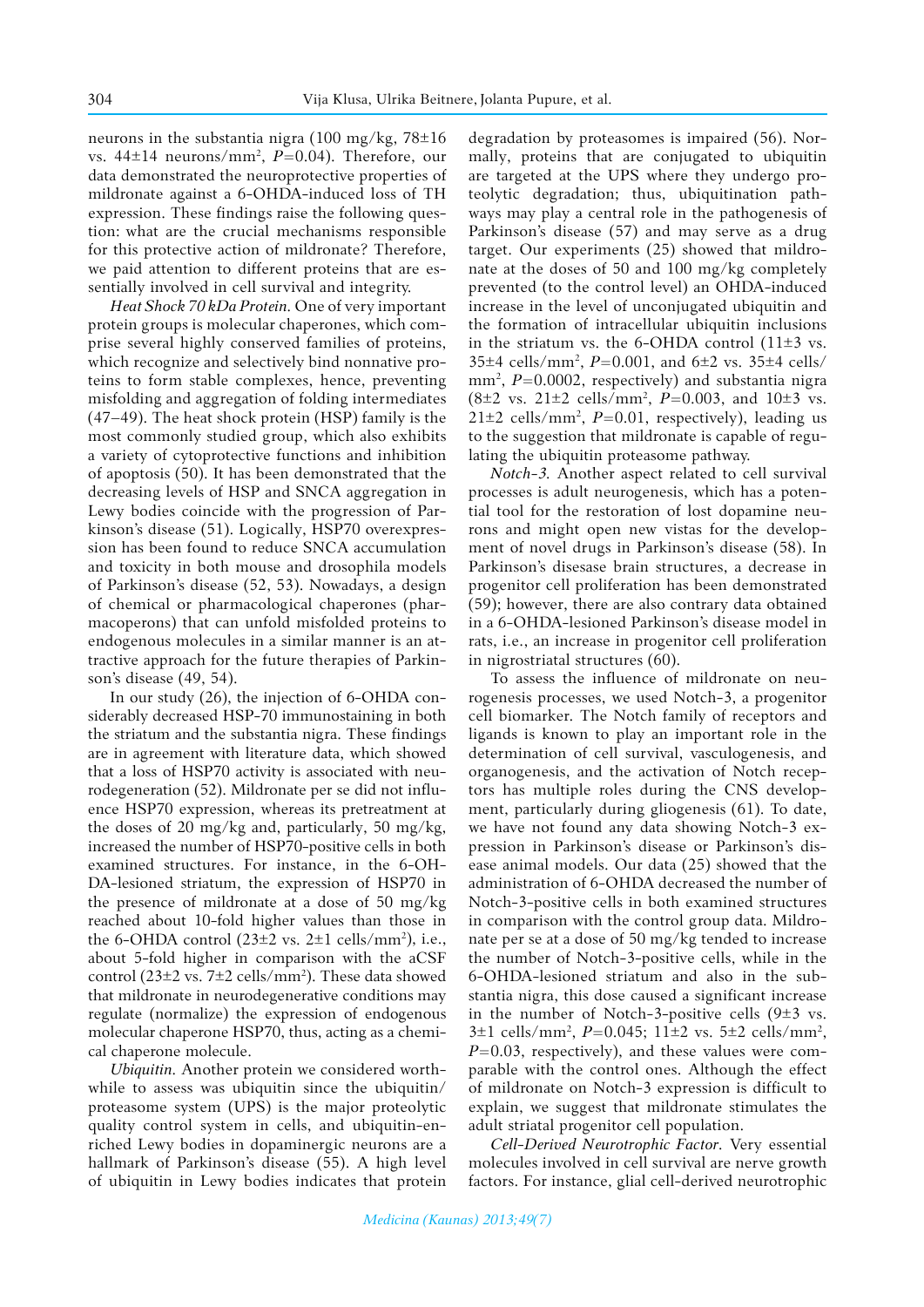factor (GDNF) is known as a substance that promotes the survival and differentiation of dopamine neurons (62, 63). It has been recently demonstrated that GDNF significantly protected against a loss of dopamine in striatal and nigral tissues in the 6-OH-DA-induced rat model of Parkinson's disease (64). Furthermore, it has been confirmed that GDNF has potent dopaminotrophic effects leading to a reliable recovery of the phenotypic expression of tyrosine hydroxylase in surviving nigral neurons (65).

Our study (26) demonstrated that 6-OHDA dramatically decreased the expression of GDNF in the striatum (but not in the substantia nigra) in comparison with the control group  $(5\pm 2 \text{ vs. } 16\pm 1 \text{ cells/mm}^2)$ , *P*=0.0004). Interestingly, mildronate per se at the doses of 20 and 50 mg/kg increased the GDNF expression in the striatum  $(23\pm 2 \text{ vs. } 16\pm 1, P=0.005,$ and 21±2 vs. 16±1 cells/mm2 , *P*<0.05, respectively), while in the substantia nigra, only a tendency at a dose of 50 mg/kg was observed. Mildronate pretreatment at the doses of 20 and 50 mg/kg in the 6-OHDA group completely normalized the number of striatal GDNF-positive cells up to the aCSF control in comparison with the 6-OHDA group (18±2 vs. 5±2, *P*=0.001 and 24±3 vs. 5±2 cells/mm2 , *P*<0.001). The capability of mildronate to increase GDNF expression is considered as beneficial in comparison with that of high-molecular-weight antigenic trophic factors because mildronate is a small molecule that lacks antigenicity. We suggest that the loss of TH in our experimental PD model of Parkinson's disease can be protected at least in part by the stimulatory effect of mildronate on GDNF expression.

*Nerve Cell Adhesion Molecule.* Cell-cell adhesion, neurite outgrowth, synaptic plasticity, learning, and memory are also to a great extent regulated by nerve cell adhesion molecule (NCAM) (66). Our data (26) showed that mildronate per se did not influence NCAM expression in the striatum, while in the substantia nigra at a dose of 20 mg/kg, it caused a statistically significant increase in NCAM expression as compared with control (12±2 vs. 7±2 cells/mm2 , *P*=0.049), and this is in good agreement with some observations that showed NCAM upregulation in the 6-OHDAlesioned substantia nigra (67). Mildronate pretreatment at a dose of 50 mg/kg increased the number of NCAM-positive cells in the 6-OHDA-lesioned striatum as compared with the 6-OHDA group  $(17\pm5)$ vs.  $3\pm 2$  cells/mm<sup>2</sup>,  $P=0.008$ ), and these values were even higher than those of the control group (17±5 vs. 9±3 cells/mm2 , *P*=0.01). In the substantia nigra, mildronate pretreatment at the doses of 10, 20, and 50 mg/kg normalized the number of NCAMpositive cells increased by 6-OHDA to the control levels.

Our results demonstrating the influence of mildronate on NCAM expression indicate the capability of the drug to be involved in synaptic plasticity processes. In addition, it is known that NCAM has been identified as an alternative signaling receptor for GDNF (68).

## *Influence on the Expression of Proteins Involved in Neuroinflammation*

It is well established that neuroinflammation plays a very essential role in the pathogenesis of Parkinson's disease (69). Moreover, glial cells are emphasized as a target for the treatment of Parkinson's disease, particularly because microglial activation precedes dopaminergic cell death and is found in the early stages of Parkinson's disease (70). If short-term gliosis promotes the formation of synapses and stimulates neurogenesis by producing energy-producing compounds and neurotrophins (71, 72), a sustained inflammatory activation of micro- and macroglia (reactive astrogliosis) induces degeneration or demyelination, which has been suggested to impede neuronal survival (72). Activated micro- and astroglia lead to the overexpression of iNOS and many proinflammatory cytokines, such as IL-1, IL-6, and TNF*α*, which promote neurodestruction. These neuroinflammatory events have been also observed in the Parkinson's disease model (60, 73–75).

In our previous studies, we found that the antiinflammatory action of mildronate plays an important role in cardioprotection (76). Therefore, mildronate demonstrated a high ability of preventing AZT-induced overexpression of the nuclear factor *к*Bp65 (NF-*к*Bp65) in cardiomyocytes. Moreover, the anti-inflammatory action was also clearly demonstrated in the CNS in the AZT neurotoxicity model in mice (28).

*Inducible Nitric Oxide Synthase*. In our Parkinson's disease experiments (25), we detected a considerable increase in the expression of iNOS in the 6-OHDA-lesioned striatum and the substantia nigra, which indicated a manifestation of neuroinflammatory processes. Mildronate alone did not influence the iNOS expression, while at a dose of 50 mg/kg, it decreased the expression of iNOS in the substantia nigra by approximately 2-fold in comparison with the 6-OHDA effect (17±3 vs. 33±9 cells/mm<sup>2</sup>,  $P=0.03$ ), thus, showing that mildronate possesses anti-inflammatory activity in the Parkinson's disease model.

*Glial Fibrillary Acidic Protein.* Our data (25) also demonstrated that 6-OHDA induced the increased number of GFAP-positive astrocytes in the striatum  $(42\pm6 \text{ vs. } 11\pm3 \text{ cells/mm}^2, P=0.001)$  and in the substantia nigra (35±5 vs. 11±3 cells/mm2 , *P*=0.002) compared with the control group. These findings are consistent with the data of other authors who demonstrated an increase in the levels of GFAP in 6-OHDA-lesioned structures (77). The administra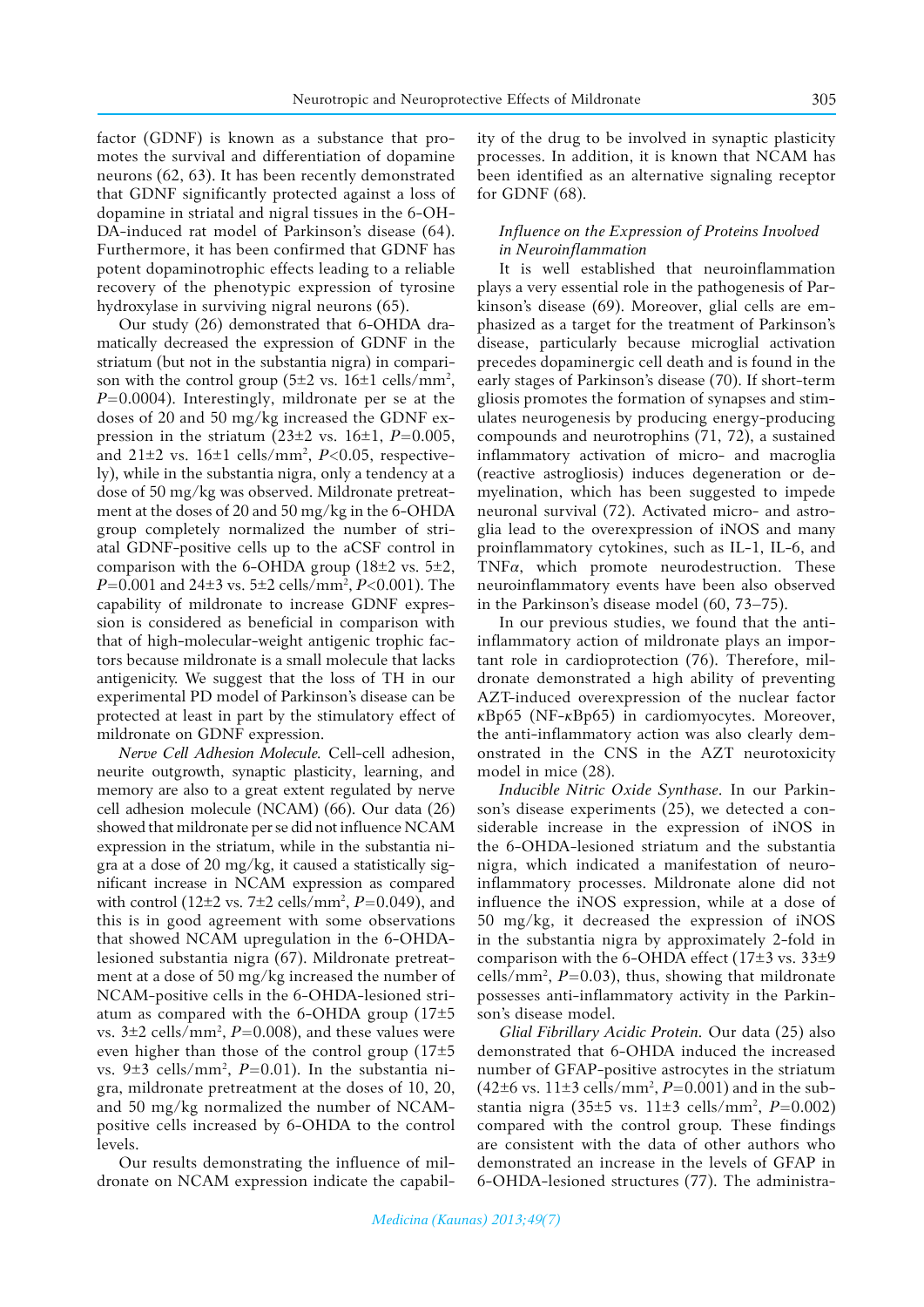tion of mildronate alone at a dose of 50 mg/kg did not alter the GFAP level, while in the Parkinson's disease model, it reduced the number of GFAP-positive astrocytes increased by 6-OHDA in the striatum (20±4 vs. 42±6 cells/mm2 , *P*=0.01), and these values were comparable with those of the control group, indicating the capability of mildronate to reduce reactive astrogliosis.

*Ionized Calcium-Binding Adapter Molecule 1.* In our studies (25), we assessed ionized calcium-binding adapter molecule 1 (IBA-1), a microglial marker, which is specifically expressed in microglia and is upregulated when these cells are activated (74). We found that the expression of IBA-1 was increased by 2-fold in the 6-OHDA-lesioned striatum group (23±3 vs. 12±2 cells/mm2 , *P*=0.03) and by 2.5 fold in the substantia nigra group (32 $\pm$ 8 vs. 11 $\pm$ 2  $\text{cells/mm}^2$ ,  $P = 0.04$ ) in comparison with the control group. These findings are consistent with the results described in the literature, which showed that 6-OHDA caused neuroinflammation and microglial activation (70). Our studies showed that mildronate per se did not affect the level of IBA-1 in the 6-OHDA-lesioned striatum and in the substantia nigra; however, at the doses of 50 and 100 mg/kg, it showed a tendency to decrease the number of IBA-1-positive cells in the substantia nigra.

## *Endothelin 1-Induced Ischemic Stroke Model in Rats*

In our experiments (29), male Wistar rats were pretreated with mildronate (100 mg/kg per os) for 7 days, followed by an intracerebral injection of endothelin 1 (ET-1) at a dose of 240 pmol/3  $\mu$ L. ET-1 is a widely used substance for producing transient focal cerebral ischemia. The control group received aCSF instead of ET-1. We found that mildronate normalized (to the control levels) the poststroke functional neurological reactions, i.e., the drug reduced hemiplegias and improved walking and motor ability. Mildronate also normalized behavior in the rota-rod test by increasing the time spent on the rotating rod in the ET-1-treated animals, which was 5- to 6-fold lower in comparison with the data from the aCSF and nonoperated groups. Mildronate successfully (about by 2.5-fold) protected ET-1-induced degenerative alterations in cortical neurons assessed by the number of degenerated neurons (stained with cresyl violet). Moreover, mildronate also significantly reduced the infarction size. One may suggest that the antistroke activity of mildronate is provided via its mitochondrial, anti-inflammatory, and neuroregenerating processes.

The improvement of functional responses obtained in our experiment are in good line with other authors' data demonstrating the effects of mildronate in the stroke model caused by middle cerebral artery occlusion; however, in this model, mildronate

did not influence the infarction size (14). Other authors have found that the anti-ischemic ability of mildronate is explained by its stimulatory effect on nitric oxide production in the vascular endothelium (78).

## *Streptozocin-Induced Neuropathic Pain Model in Rats*

Streptozocin (STZ)-induced pancreatic injury is commonly used for creating the rodent models of type 1 diabetes. STZ injection to rats produces metabolic abnormalities manifesting as diabetic neuropathic pain. STZ was administered intraperitoneally at a dosage of 60 mg/kg for 2 days (a total dose of 120 mg/kg). The development of neuropathic pain was studied (79) in STZ-treated rats and assessed using the algesimeter (Ugo Basile, Italy, Model 17181) by measuring a pain threshold response to mechanical pressure in g (paw pressure test). STZ neuropathy manifested as a significant lowering of the pain threshold by about 20%–30%. The treatment with mildronate (100 mg/kg daily, intraperitoneally for 6 weeks) completely protected the development of STZ-induced neuropathic pain from the first administration week up to the end of the experiment (6 weeks), indicating the usefulness of the drug for the treatment of diabetic neuropathies*.* 

#### **Influence on Behavior**

#### *Anticonvulsant Activity*

There are very few studies on the influence of mildronate on behavior. We found the data (80) demonstrating its anticonvulsant activity in the pentylenetetrazol seizure test, demonstrating the involvement of the alpha2-adrenergic receptor and nitric oxide-dependent mechanisms in the anticonvulsant effects of mildronate.

#### *Memory-Enhancing Activity*

Before our studies, there were no data about the influence of mildronate on memory. Recently, we have demonstrated (27) the efficacy of mildronate to improve memory after 2-hour immobilization stress-induced impairment of task performance in the passive avoidance response test (retention test after 48 hours) in rats pretreated with mildronate (50 mg/kg intraperitoneally) for 2 weeks. The Western blot analysis performed ex vivo in the hippocampal tissue demonstrated the normalization of the expression of brain-derived neurotrophic factor (BDNF), which was overexpressed after immobilization. These data are in good agreement with those obtained by other authors who demonstrated that a stress-induced increase in the expression of BDNF correlated with a decrease in memory (81). One may suggest that a BDNF-restoring action of mil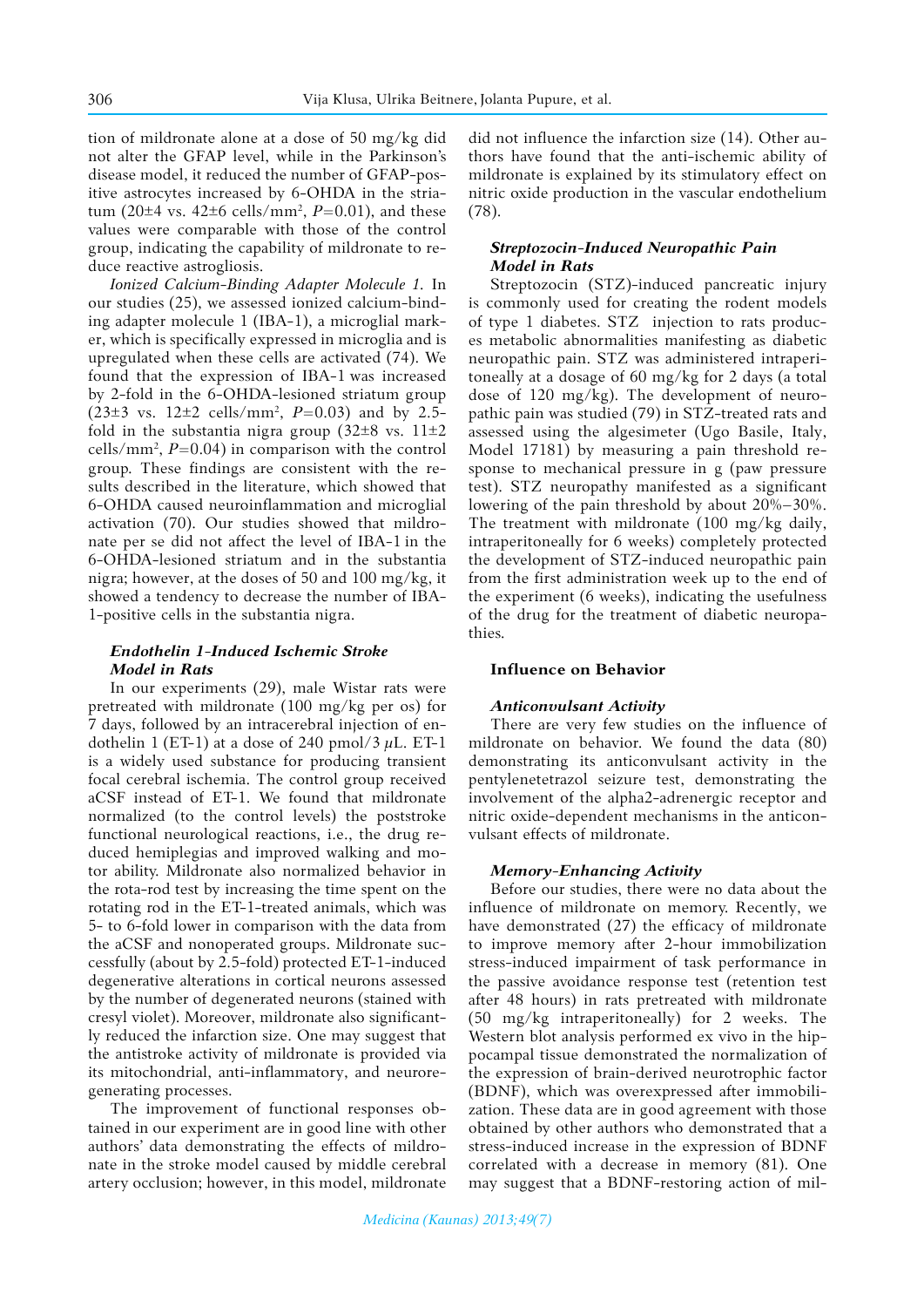dronate at least in part lies in its learning/memoryimproving activity.

More detailed studies (31) for the first time revealed that mildronate improved learning and memory in the passive avoidance response test and the active conditioned avoidance response (CAR) test in rats. The CAR test employed bromodeoxyuridine (BrdU)-treated animals and non-BrdU-treated controls. Hippocampal BrdU incorporation was then immunohistochemically assessed in BrdU-treated, CAR-trained rats to identify proliferating cells. These results showed that mildronate administration (50 mg/kg) increased the number of BrdU/nestinpositive cells by about 4-fold in the CAR-trained rats compared with the saline-pretreated control group  $(21\pm6$  vs.  $5\pm2$  cells/mm<sup>2</sup>,  $P=0.03$ ). These data indicated that both CAR training and mildronate administration increased the mitosis of neuronal progenitor cells in the hippocampus, which is an essential step for neurogenesis. To elucidate at least in part the molecular mechanisms by which mildronate improves learning and memory, the expression of a number of pertinent biomarkers, such as glutamic acid decarboxylase 65/67 (GAD65/67), acetylcholine esterase (AChE), growth-associated protein 43 (GAP-43), the transcription factors ciun, and activator protein  $1$  (c-jun/AP-1/AP-1). was assessed. Mildronate pretreatment reduced the GAD65/67 immunoreactivity in the hippocampal dentate gyrus of CAR-trained rats (8±2 vs. 39±11 cells/ $mm^2$ ,  $P=0.02$ ), which indirectly indicated the capability of mildronate to intensify glutamatergic processes by inhibiting the conversion of glutamate to GABA. That allows suggesting that the glutamatergic system may be one of the neurochemical mechanisms of the memory-enhancing action of mildronate. Another – cholinergic – component also can be included in this action because mildronate considerably decreased the number of AChEpositive nerve fibers in the CAR-trained rats  $(8±3)$ vs.  $28\pm6$  fibers/mm<sup>2</sup>,  $P=0.02$ ). That is in good line

#### **References**

- 1. Simkhovich BZ, Meirena DV, Khagi KhB, Kalvin'sh I, Lukevits E. [Biochemical characteristics of the anti-ischemic action of the new structural analog of gamma-butyrobetaine 3-(2,2,2,-trimethylhydrazine)propionate]. Farmakol Toksikol 1987;50:100-4.
- 2. Hayashi Y, Kirimoto T, Asaka N, Nakano M, Tajima K, Miyake H, et al. Beneficial effects of MET-88, a gamma-butyrobetaine hydroxylase inhibitor in rats with heart failure following myocardial infarction. Eur J Pharmacol 2000;395: 217-24.
- 3. Sesti C, Simkhovich BZ, Kalvinsh I, Kloner RA. Mildronate, a novel fatty acid oxidation inhibitor and antianginal agent, reduces myocardial infarct size without affecting hemodynamics. J Cardiovasc Pharmacol 2006;47:493-9.
- 4. Liepinsh E, Vilskersts R, Loca D, Kirjanova O, Pugovichs O, Kalvinsh I, et al. Mildronate, an inhibitor of carnitine biosynthesis, induces an increase in gamma-butyrobetaine

with the traditionally accepted use of AChE inhibitors for the treatment of dementia, particularly in Alzheimer's disease. In addition, mildronate significantly increased c-jun/AP-1 immunoreactivity by more than 2-fold in the CAR-trained rats compared with the nontrained control rats that received saline. c-Jun is critical for the control of progenitor cell viability and differentiation (82).

The obtained data indicate that mildronate may stimulate learning and memory by a mechanism related to alterations in the expression of hippocampal proteins, which are involved in synaptic plasticity.

## **Concluding Remarks**

The obtained data give a new insight into the influence of mildronate on the central nervous system. This drug shows beneficial effects in the regulation of cell processes necessary for cell integrity and survival, particularly by targeting mitochondria and by stabilizing the expression of proteins involved in neuroinflammation and neuroregeneration. These properties can be useful in neurological practice to protect and treat neurological disorders, such as Parkinson's disease, diabetic neuropathies, and ischemic stroke. Moreover, because mildronate improves learning and memory, one may suggest mildronate as a multitargeted neuroprotective/neurorestorative drug with its therapeutic utility as a memory enhancer in cognitive impairment conditions, such as neurodegenerative diseases, schizophrenia, and other pathologies associated with a decline in awareness.

#### **Acknowledgments**

ESF project No. 2009/0217/1DP/1.1.1.2.0/09/ APIA/VIAA/031, Latvian Science Council grant No. 09.1025; contract No. 2007/2376 between the University of Latvia and the Joint Stock Company "Grindex."

#### **Statement of Conflict of Interest**

The authors state no conflict of interest.

contents and cardioprotection in isolated rat heart infarction. J Cardiovasc Pharmacol 2006;48:314-9.

- 5. Dambrova M, Liepinsh E, Kalvinsh I. Mildronate: cardioprotective action through carnitine-lowering effect. Trends Cardiovasc Med 2002;12:275-9.
- 6. Liepinsh E, Kalvinsh I, Dambrova M. The regulation of energy metabolism pathways through L-carnitine homeostasis. In: Croniger DC, editor. Role of the adipocyte in development of type 2 diabetes. Intech; 2011. p. 107-28.
- 7. Flanagan JL, Simmons PA, Vehige J, Willcox MD, Garrett Q. Role of carnitine in disease. Nutr Metab (Lond) 2010;  $7:30.$
- 8. Binienda Z, Przybyla-Zawislak B, Virmani A, Schmued L. L-carnitine and neuroprotection in the animal model of mitochondrial dysfunction. Ann N Y Acad Sci 2005;1053: 174-82.
- 9. Sinicropi MS, Rovito N, Carocci A, Genchi G. Acetyl-L-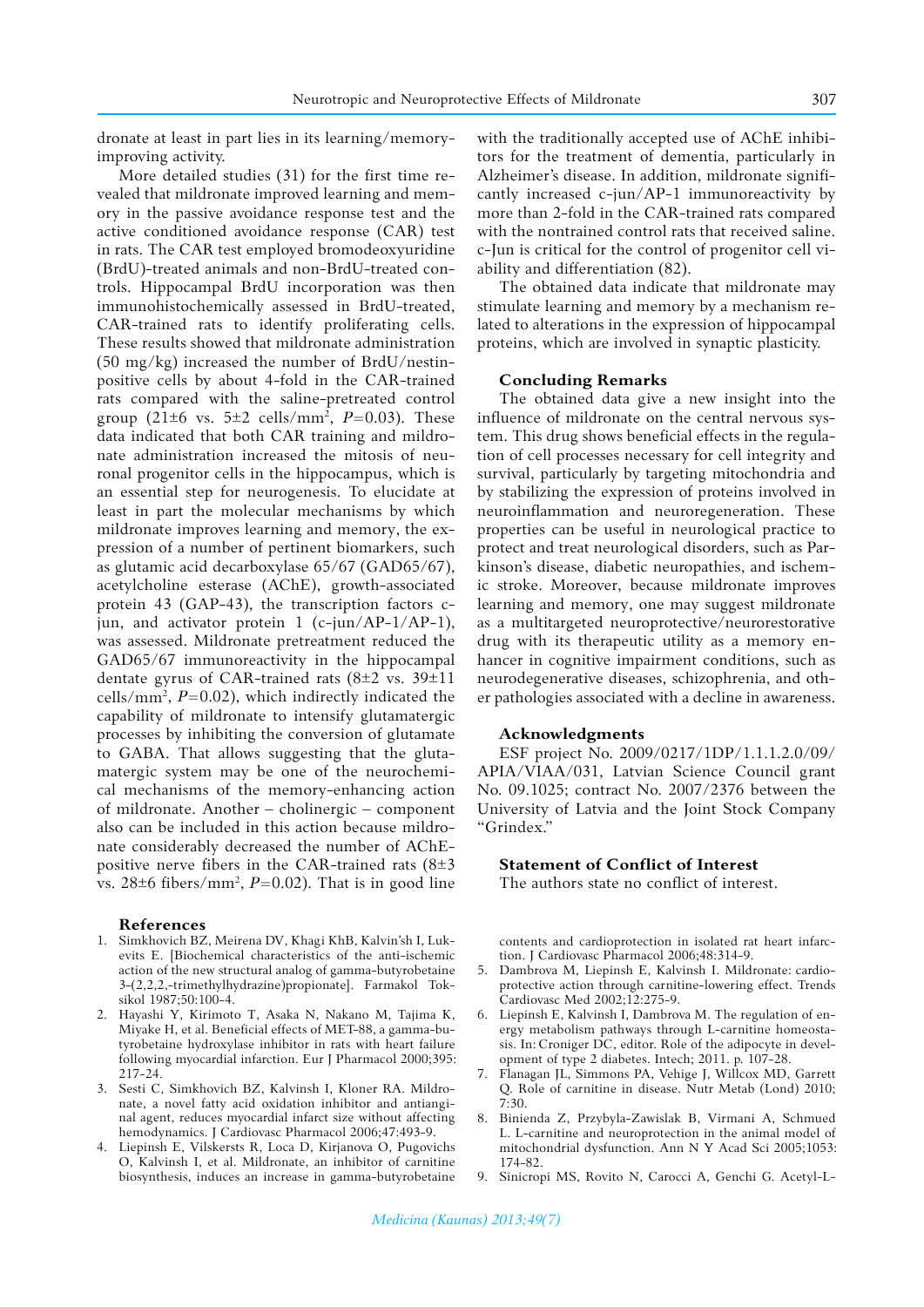carnitine in Parkinson's disease. In: Dushanova J, editor. Mechanisms in Parkinson's disease – models and treatments. Intech; 2012. p. 367-92.

- 10. Spagnoli A, Lucca U, Menasce G, Bandera L, Cizza G, Forloni G, et al. Long-term acetyl-L-carnitine treatment in Alzheimer's disease. Neurology 1991;41:1726-32.
- 11. Taglialatela G, Navarra D, Cruciani R, Ramacci MT, Alema GS, Angelucci L. Acetyl-L-carnitine treatment increases nerve growth factor levels and choline acetyltransferase activity in the central nervous system of aged rats. Exp Gerontol 1994;29:55-66.
- 12. Taglialatela G, Caprioli A, Giuliani A, Ghirardi O. Spatial memory and NGF levels in aged rats: natural variability and effects of acetyl-L-carnitine treatment. Exp Gerontol 1996; 31:577-87.
- 13. White HL, Scates PW. Acetyl-L-carnitine as a precursor of acetylcholine. Neurochem Res 1990;15(6):597-601.
- 14. Svalbe B, Zvejniece L, Vavers E, Pugovics O, Muceniece R, Liepinsh E, et al. Mildronate treatment improves functional recovery following middle cerebral artery occlusion in rats. Behav Brain Res 2011;222:26-32.
- 15. Kuka J, Vilskersts R, Cirule H, Makrecka M, Pugovics O, Kalvinsh I, et al. The cardioprotective effect of mildronate is diminished after co-treatment with L-carnitine. J Cardiovasc Pharmacol Ther 2012;17:215-22.
- 16. Grigat S, Fork C, Bach M, Golz S, Geerts A, Schomig E, et al. The carnitine transporter SLC22A5 is not a general drug transporter, but it efficiently translocates mildronate. Drug Metab Dispos 2009;37:330-7.
- 17. Oppedisano F, Fanello D, Calvani M, Indiveri C. Interaction of mildronate with the mitochondrial carnitine/acylcarnitine transport protein. J Biochem Mol Toxicol 2008;22: 8-14.
- 18. Jaudzems K, Kuka J, Gutsaits A, Zinovjevs K, Kalvinsh I, Liepinsh E, et al. Inhibition of carnitine acetyltransferase by mildronate, a regulator of energy metabolism. J Enzyme Inhib Med Chem 2009;24:1269-75.
- 19. Caldas T, Demont-Caulet N, Ghazi A, Richarme G. Thermoprotection by glycine betaine and choline. Microbiology 1999;145(Pt 9):2543-8.
- 20. Diamant S, Rosenthal D, Azem A, Eliahu N, Ben-Zvi AP, Goloubinoff P. Dicarboxylic amino acids and glycinebetaine regulate chaperone-mediated protein-disaggregation under stress. Mol Microbiol 2003;49:401-10.
- 21. Perez C, Koshy C, Yildiz O, Ziegler C. Alternating-access mechanism in conformationally asymmetric trimers of the betaine transporter BetP. Nature 2012;490:126-30.
- 22. Koh JT, Zheng J. The new biomimetic chemistry: artificial transcription factors. ACS Chem Biol 2007;2:599-601.
- 23. Thomas JR, Hergenrother PJ. Targeting RNA with small molecules. Chem Rev 2008;108:1171-224.
- 24. Pupure J, Fernandes MA, Santos MS, Moreno AJ, Kalvinsh I, Klusa V, et al. Mitochondria as the target for mildronate's protective effects in azidothymidine (AZT)-induced toxicity of isolated rat liver mitochondria. Cell Biochem Funct 2008;26:620-31.
- 25. Klusa VZ, Isajevs S, Svirina D, Pupure J, Beitnere U, Rumaks J, et al. Neuroprotective properties of mildronate, a small molecule, in a rat model of Parkinson's disease. Int J Mol Sci 2010;11:4465-87.
- 26. Isajevs S, Isajeva D, Beitnere U, Jansone B, Kalvinsh I, Klusa V. Mildronate as a regulator of protein expression in a rat model of Parkinson's disease. Medicina (Kaunas) 2011;47: 552-9.
- 27. Dzirkale Z, Svarcbahs R, Jansone B, et al., editors. Comparative effects of different compounds on stress-induced behavior responses. 17th Multidisciplinary International Conference on Neuroscience and Biological Psychiatry "Stress and Behavior"; 2012 May 16-19; St-Petersburg, Russia.
- 28. Pupure J, Isajevs S, Skapare E, Rumaks J, Svirskis S, Svirina D, et al. Neuroprotective properties of mildronate, a mitochondria-targeted small molecule. Neurosci Lett 2010;

470:100-5.

- 29. Rumaks J, Pupure J, Svirskis S, Isajevs S, Duburs G, Kalvinsh I, et al. Search for stroke-protecting agents in endothelin-1-induced ischemic stroke model in rats. Medicina (Kaunas) 2012;48:525-31.
- 30. Sokolovska J, Rumaks J, Karajeva N, Grinvalde D, Shapirova J, Klusa V, et al. [The influence of mildronate on peripheral neuropathy and some characteristics of glucose and lipid metabolism in rat streptozotocin-induced diabetes mellitus model]. Biomed Khim 2011;57:490-500.
- 31. Klusa V, Muceniece R, Isajevs S, Isajeva D, Beitnere U, Mandrika I, et al. Mildronate enhances learning/memory and changes hippocampal protein expression in trained rats. Pharmacol Biochem Behav 2013;106:68-76.
- 32. Corcuera T, Alonso MJ, Picazo A, Gomez F, Roldan M, Abad M, et al. Hepatic Morphological alterations induced by zidovudine (ZDV) in an experimental model. Pathol Res Pract 1996;192:182-7.
- 33. de la Asuncion JG, del Olmo ML, Sastre J, Millan A, Pellin A, Pallardo FV, et al. AZT treatment induces molecular and ultrastructural oxidative damage to muscle mitochondria. Prevention by antioxidant vitamins. J Clin Invest 1998;102: 4-9.
- 34. Lund KC, Wallace KB. Adenosine 3',5'-cyclic monophosphate (cAMP)-dependent phosphoregulation of mitochondrial complex I is inhibited by nucleoside reverse transcriptase inhibitors. Toxicol Appl Pharmacol 2008;226: 94-106.
- 35. Keane PC, Kurzawa M, Blain PG, Morris CM. Mitochondrial dysfunction in Parkinson's disease. Parkinsons Dis 2011;2011:716871.
- 36. Schapira AH. Targeting mitochondria for neuroprotection in Parkinson's disease. Antioxid Redox Signal 2012;16: 965-73.
- 37. Wallace DC. Mitochondrial diseases in man and mouse. Science 1999;283:1482-8.
- 38. Brinkmann U, Brinkmann E, Gallo M, Scherf U, Pastan I. Role of CAS, a human homologue to the yeast chromosome segregation gene CSE1, in toxin and tumor necrosis factor mediated apoptosis. Biochemistry 1996;35:6891-9.
- 39. Gown AM, Willingham MC. Improved detection of apoptotic cells in archival paraffin sections: immunohistochemistry using antibodies to cleaved caspase 3. J Histochem Cytochem 2002;50:449-54.
- 40. Allen NJ, Barres BA. Neuroscience: Glia more than just brain glue. Nature 2009;457:675-7.
- 41. Munhoz CD, Garcia-Bueno B, Madrigal JL, Lepsch LB, Scavone C, Leza JC. Stress-induced neuroinflammation: mechanisms and new pharmacological targets. Braz J Med Biol Res 2008;41:1037-46.
- 42. Moore DJ, West AB, Dawson VL, Dawson TM. Molecular pathophysiology of Parkinson's disease. Annu Rev Neurosci 2005;28:57-87.
- 43. Olanow CW, Tatton WG. Etiology and pathogenesis of Parkinson's disease. Annu Rev Neurosci 1999;22:123-44.
- 44. Ahlskog JE. Beating a dead horse: dopamine and Parkinson disease. Neurology 2007;69:1701-11.
- 45. Caudle WM, Colebrooke RE, Emson PC, Miller GW. Altered vesicular dopamine storage in Parkinson's disease: a premature demise. Trends Neurosci 2008;31:303-8.
- 46. Jellinger KA. General aspects of neurodegeneration. J Neural Transm Suppl 2003:101-44.
- 47. Hightower LE. Heat shock, stress proteins, chaperones, and proteotoxicity. Cell 1991;66:191-7.
- 48. Giffard RG, Xu L, Zhao H, Carrico W, Ouyang Y, Qiao Y, et al. Chaperones, protein aggregation, and brain protection from hypoxic/ischemic injury. J Exp Biol 2004;207 (Pt 18):3213-20.
- 49. Conn PM, Janovick JA. Drug development and the cellular quality control system. Trends Pharmacol Sci 2009;30: 228-33.
- 50. Mayer MP, Bukau B. Hsp70 chaperones: cellular func-